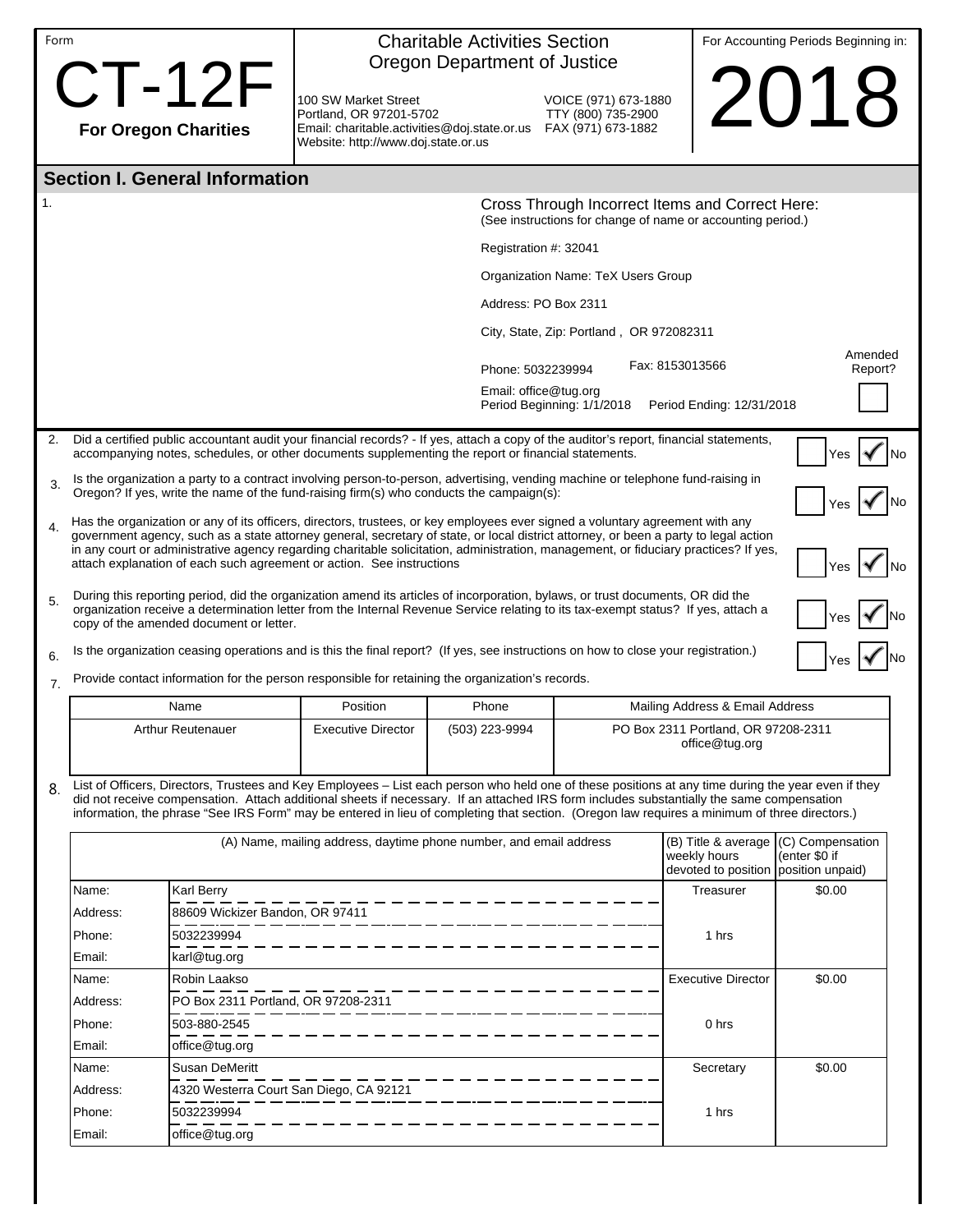| Name:                                 | Boris Veytsman                      | President      | \$0.00 |  |  |  |
|---------------------------------------|-------------------------------------|----------------|--------|--|--|--|
| Address:                              | PO Box 2311 Portland, OR 97208      |                |        |  |  |  |
| Phone:                                | 5032239994                          | 1 hrs          |        |  |  |  |
| Email:                                | office@tug.org                      |                |        |  |  |  |
| Name:                                 | Arthur Reutenauer                   | Vice President | \$0.00 |  |  |  |
| Address:                              | PO Box 2311 Portland, OR 97208-2311 |                |        |  |  |  |
| Phone:                                | 5032239994                          | 1 hrs          |        |  |  |  |
| Email:                                | office@tug.org                      |                |        |  |  |  |
| <b>Form Continued on Reverse Side</b> |                                     |                |        |  |  |  |